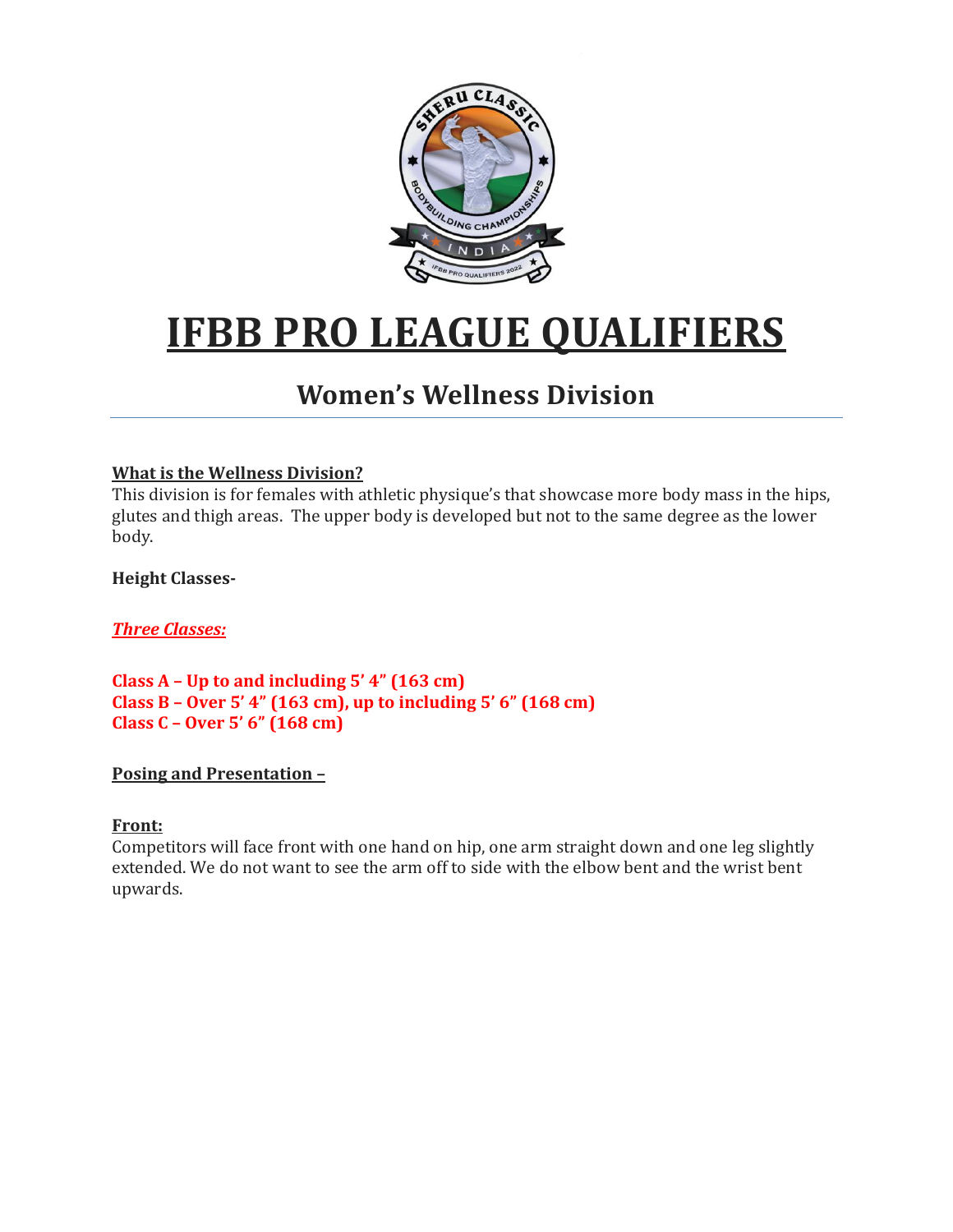

# **Quarter turn Right:**

Competitors will turn slightly facing the judges with right hand on hip and left arm straight down and right leg bent at knee. More like a twisting side pose that Bikini competitors perform. We do not want to see the arm off to side with the elbow bent and the wrist bent upwards.

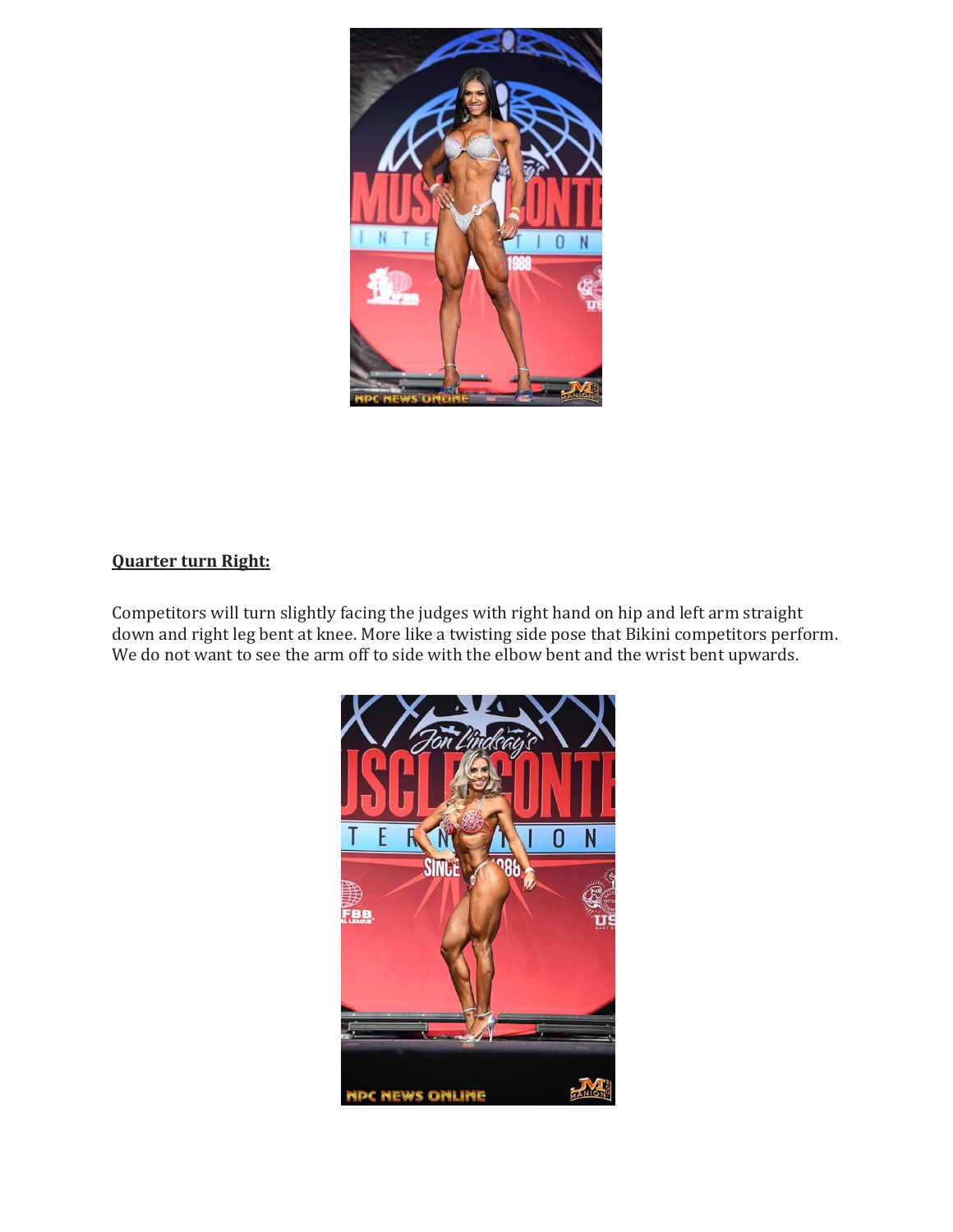# **Quarter turn Rear:**

Competitors will face the rear with lower back arched with glutes pushed back. We do not want to see the arm off to side with the elbow bent and the wrist bent upwards.



# **Quarter turn Right:**

Competitors will turn slightly facing the judges with the left hand on the hip, right arm relaxed and left leg bent at knee. We do not want to see the arm off to side with the elbow bent and the wrist bent upwards.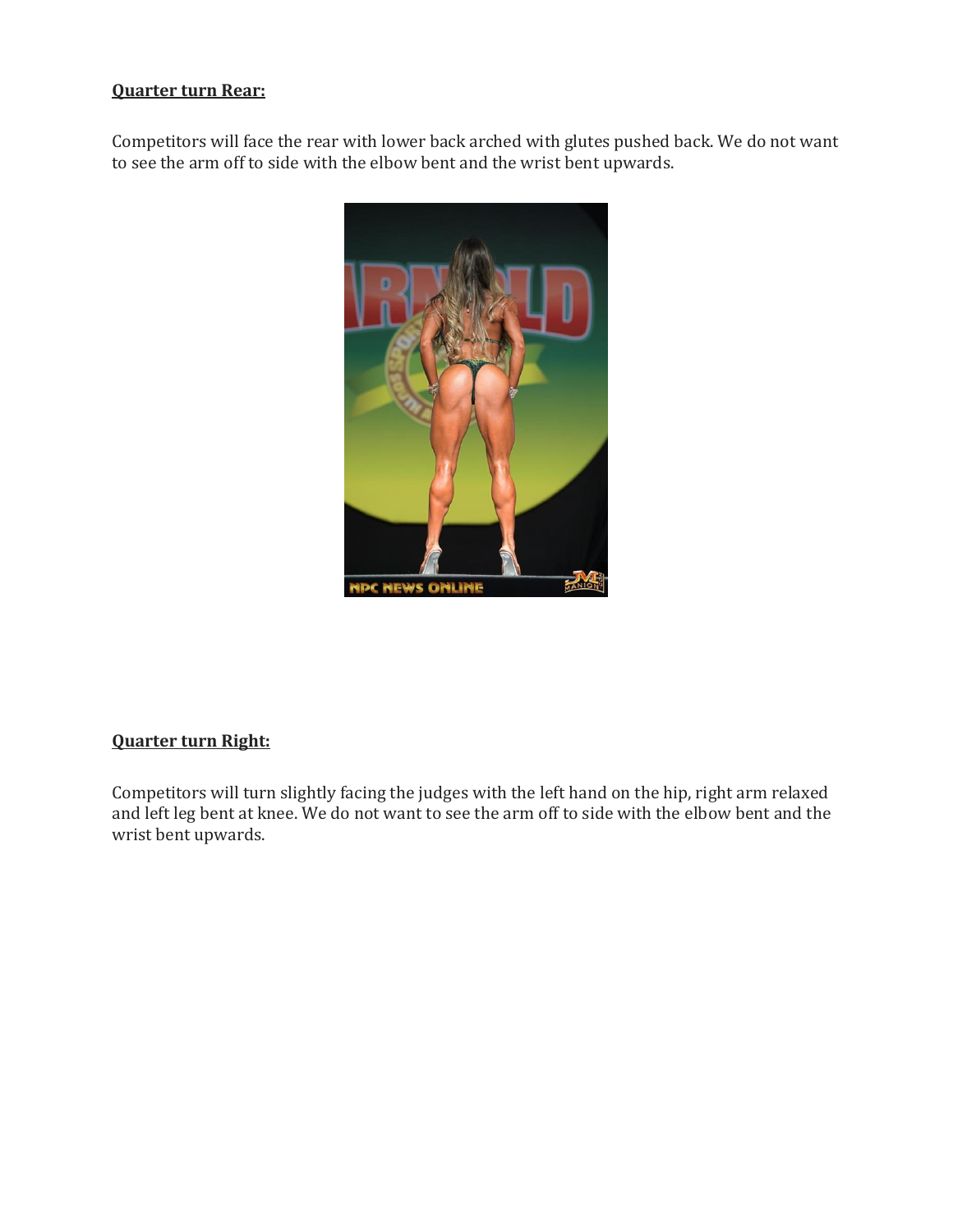

# **Model Walk:**

As it is currently performed in the Bikini Division. Listen to instructions from the Head Judge.

\*As with All Other Divisions, No Lewd Acts Are Permitted and will result in automatic disqualification.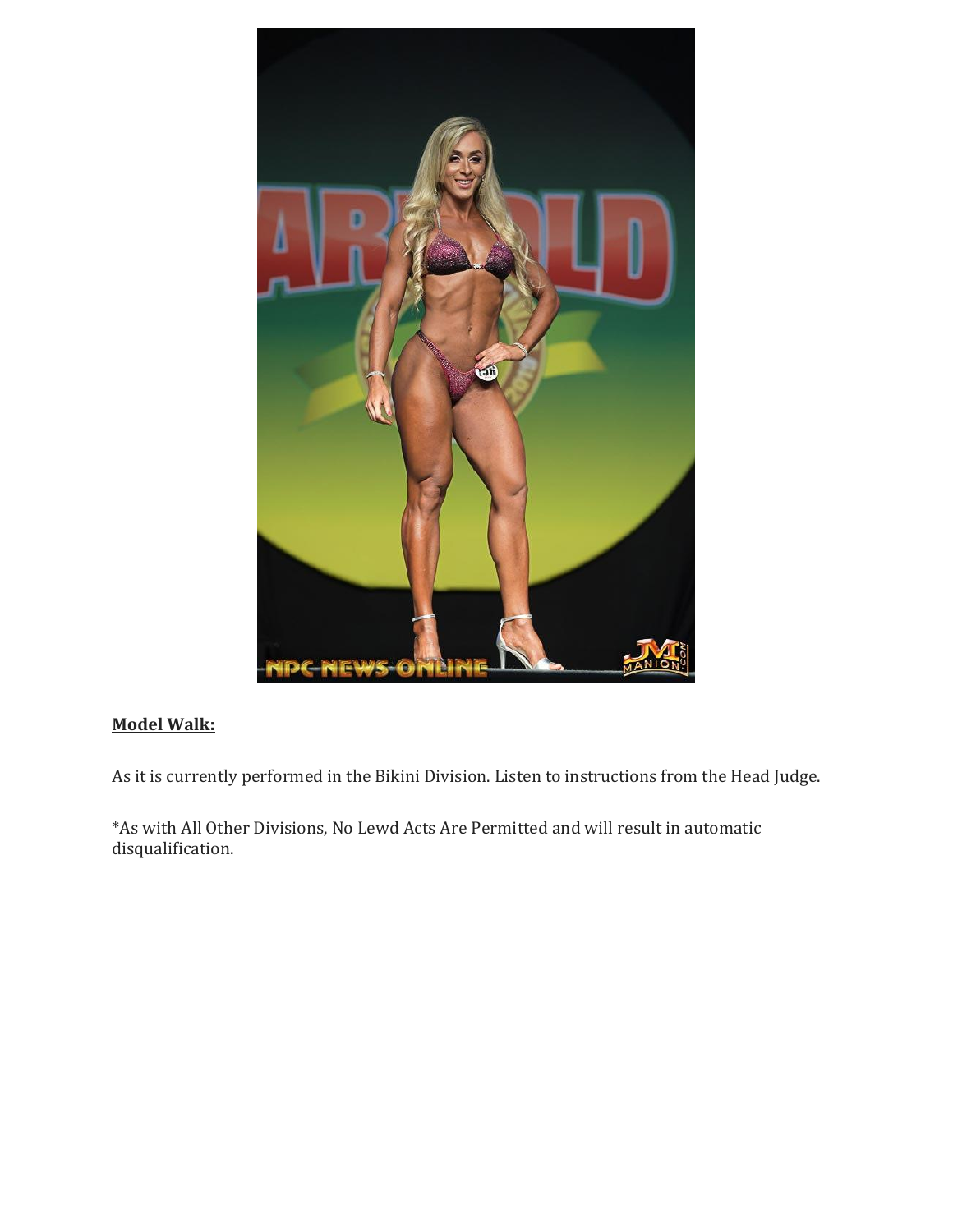\*We do not want to see the arm off to side with the elbow bent and the wrist bent upwards as seen below.



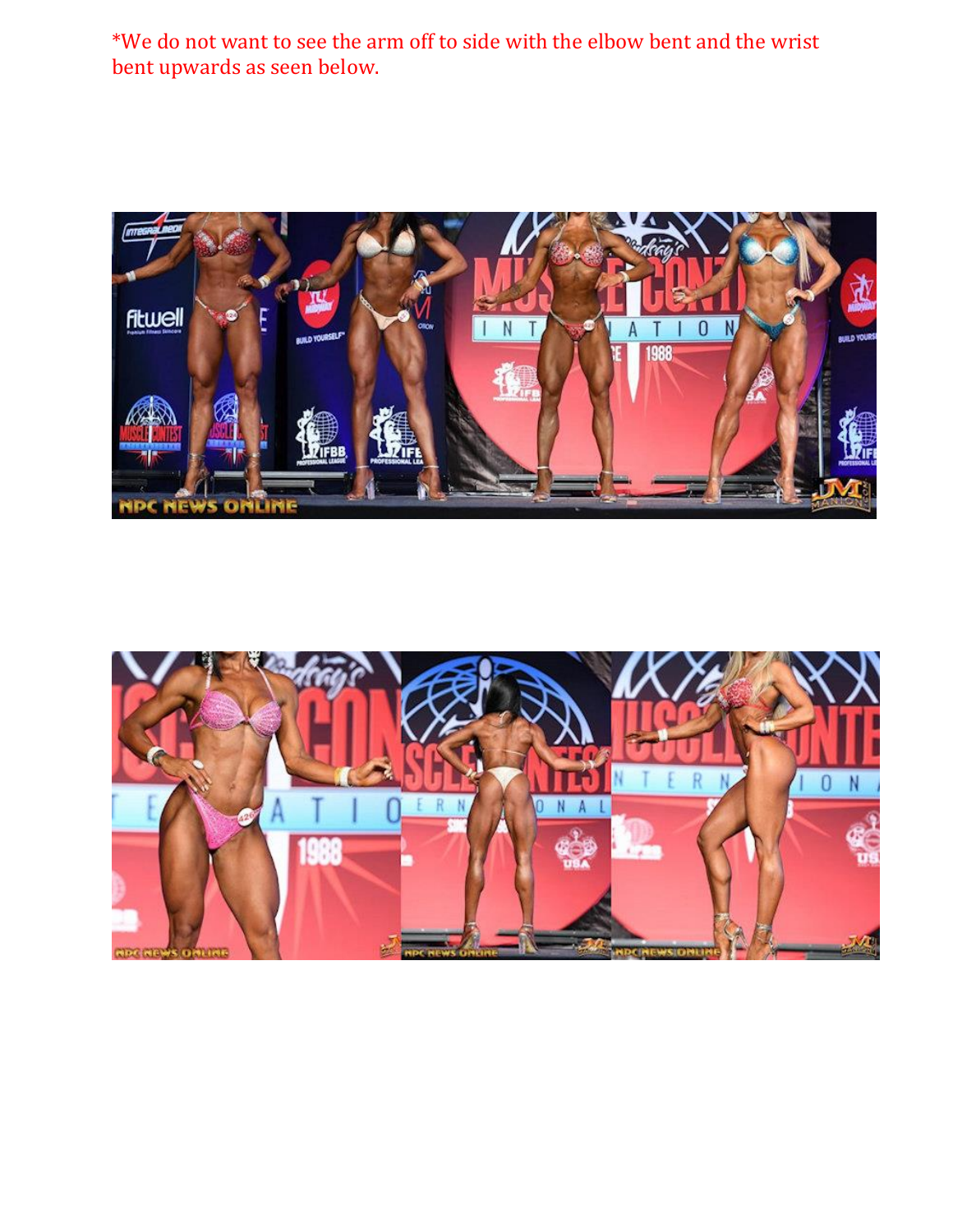# **Frequently Asked Questions**

#### **-Level of conditioning?**

We are looking for conditioning almost on par with Bikini athletes, but the athletes will have slightly more muscle. We want to see a little body fat with slight separation but no striations.

#### **-Abs defined like Figure or less defined like Bikini?**

As it currently is in Bikini.

#### **-Shoulders? Rounded & Capped like Figure and Women's Physique or less pronounced like Bikini?**

Slightly more developed than Bikini and a little less than Figure, but not as lean and with no striations. Not like Women's Physique.

#### **-How much definition for quads?**

The quads should display an athletic appearance with slight separation but no striations. Not as lean and defined as Figure and Women's Physique.

#### **-Glute Development?**

Full round glutes with a slight separation between the hamstring and glute area but no striations, as is in place for the Bikini Division. Glutes will be bigger than current Bikini competitors. They will not be as lean and defined as Figure and Women's Physique.

#### **-Rules & Restrictions on suits?**

Wellness Competition Suits have the same rules that are currently in place for all of our other divisions. Suits can be customized with "bling". Competitors will compete in a two-piece suit. Unlike a Figure, Fitness or Women's Physique competition suit, the top is not connected to the suit bottom.

The suit top is the same standard that is currently in place for the Bikini division.

The suit bottom must be V-shaped in the front and is traditionally all material with no connectors and sits high up on the hips. The cut of the suit back is the same standard that is currently in place for the Bikini division. No Thongs and No T-back suits allowed.

\*You also have the Option to wear a Competition Bikini style bottom that has connectors. You will not be scored any differently if you choose to compete in this suit bottom.